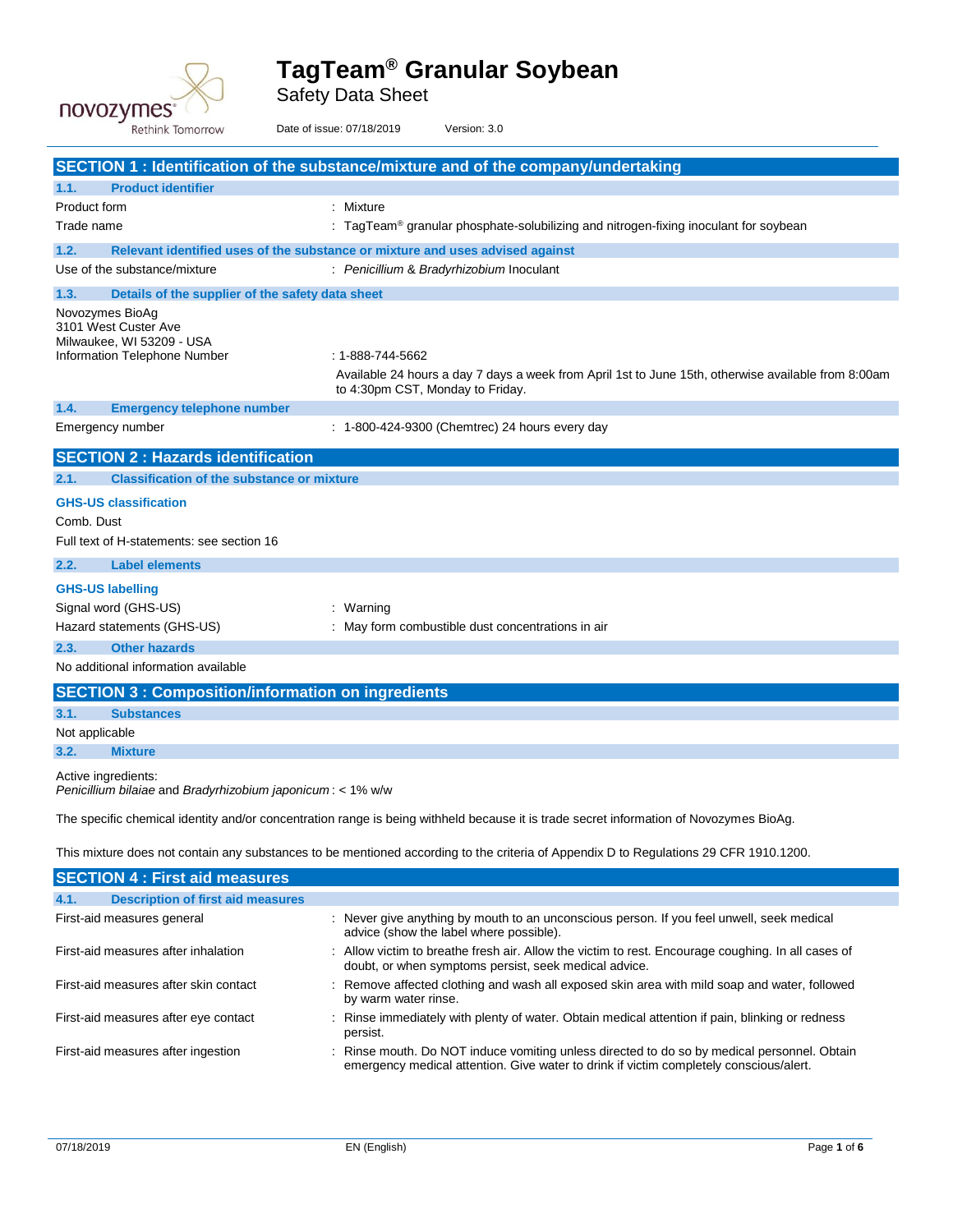Safety Data Sheet

| 4.2.<br>Most important symptoms and effects, both acute and delayed                                     |                                                                                                                                                                                          |
|---------------------------------------------------------------------------------------------------------|------------------------------------------------------------------------------------------------------------------------------------------------------------------------------------------|
| Symptoms/injuries                                                                                       | : Not expected to present a significant hazard under anticipated conditions of normal use. This<br>product contains beneficial microorganisms. Novozymes exclusively uses non-pathogenic |
|                                                                                                         | beneficial microorganisms that are considered to be non-allergenic, non-irritating and non-                                                                                              |
|                                                                                                         | sensitizing when used as directed. This product may cause adverse effects to individuals                                                                                                 |
|                                                                                                         | allergic to molds and/or fungi and should not be used by immunocompromised and/or<br>immunosuppressed individuals.                                                                       |
| Symptoms/injuries after inhalation                                                                      | Possible respiratory damage following repeated or prolonged inhalation.                                                                                                                  |
| Symptoms/injuries after eye contact                                                                     | Dusts are mechanical irritants.                                                                                                                                                          |
| Symptoms/injuries after ingestion                                                                       | : Small amounts swallowed incidental to industrial handling are not likely to cause injury. On<br>ingestion in large quantities: May cause stomach pain or discomfort.                   |
| Indication of any immediate medical attention and special treatment needed<br>4.3.                      |                                                                                                                                                                                          |
| Treat symptomatically                                                                                   |                                                                                                                                                                                          |
| <b>SECTION 5: Firefighting measures</b>                                                                 |                                                                                                                                                                                          |
| <b>Extinguishing media</b><br>5.1.                                                                      |                                                                                                                                                                                          |
| Suitable extinguishing media                                                                            | : Use extinguishing media appropriate for surrounding fire. Foam. Dry powder. Carbon dioxide.<br>Water spray. Sand.                                                                      |
| Unsuitable extinguishing media                                                                          | : Do not use a heavy water stream.                                                                                                                                                       |
| 5.2.<br>Special hazards arising from the substance or mixture                                           |                                                                                                                                                                                          |
| <b>Explosion hazard</b>                                                                                 | : Accumulation of airborne dusts may present an explosion hazard in the presence of an ignition<br>source.                                                                               |
| Reactivity                                                                                              | : Thermal decomposition generates : Carbon dioxide. Carbon monoxide. hydrocarbons.                                                                                                       |
| 5.3.<br><b>Advice for firefighters</b>                                                                  |                                                                                                                                                                                          |
| Firefighting instructions                                                                               | : Use water spray or fog for cooling exposed containers. Exercise caution when fighting any                                                                                              |
|                                                                                                         | chemical fire. Prevent fire-fighting water from entering environment.                                                                                                                    |
| Protective equipment for firefighters                                                                   | : As in any fire, wear self-contained breathing apparatus pressure-demand, MSHA/NIOSH<br>(approved or equivalent) and full protective gear.                                              |
| Specific methods                                                                                        | : Caution, burning may continue inside bag after surface is out. Break bag to separate pile to<br>assure that the fire is extinguished. Take care to keep dusting to a minimum.          |
| <b>SECTION 6 : Accidental release measures</b>                                                          |                                                                                                                                                                                          |
| Personal precautions, protective equipment and emergency procedures<br>6.1.                             |                                                                                                                                                                                          |
|                                                                                                         |                                                                                                                                                                                          |
| 6.1.1.<br>For non-emergency personnel                                                                   |                                                                                                                                                                                          |
| <b>Emergency procedures</b>                                                                             | : Evacuate unnecessary personnel.                                                                                                                                                        |
| 6.1.2.<br>For emergency responders                                                                      |                                                                                                                                                                                          |
| Protective equipment                                                                                    | : Equip cleanup crew with proper protection.                                                                                                                                             |
| <b>Emergency procedures</b>                                                                             | : Ventilate area.                                                                                                                                                                        |
| 6.2.<br><b>Environmental precautions</b>                                                                |                                                                                                                                                                                          |
| Prevent entry to sewers and public waters. Notify authorities if liquid enters sewers or public waters. |                                                                                                                                                                                          |
| 6.3.<br>Methods and material for containment and cleaning up                                            |                                                                                                                                                                                          |
| Methods for cleaning up                                                                                 | : On land, sweep or shovel into suitable containers. Minimize generation of dust. Store away                                                                                             |
|                                                                                                         | from other materials. Collect all waste in suitable and labelled containers and dispose<br>according to local legislation.                                                               |
| 6.4.<br><b>Reference to other sections</b>                                                              |                                                                                                                                                                                          |
| No additional information available                                                                     |                                                                                                                                                                                          |
| <b>SECTION 7: Handling and storage</b>                                                                  |                                                                                                                                                                                          |
| <b>Precautions for safe handling</b><br>7.1.                                                            |                                                                                                                                                                                          |
| Precautions for safe handling                                                                           | : Wash hands and other exposed areas with mild soap and water before eating, drinking or                                                                                                 |
|                                                                                                         | smoking and when leaving work. Provide adequate ventilation. Avoid dust formation. Avoid                                                                                                 |
|                                                                                                         | contact with eyes, skin, and clothing. Avoid breathing dust.                                                                                                                             |
| Hygiene measures                                                                                        | Wash hands thoroughly after handling. Handle in accordance with good industrial hygiene and<br>safety practices.                                                                         |
|                                                                                                         |                                                                                                                                                                                          |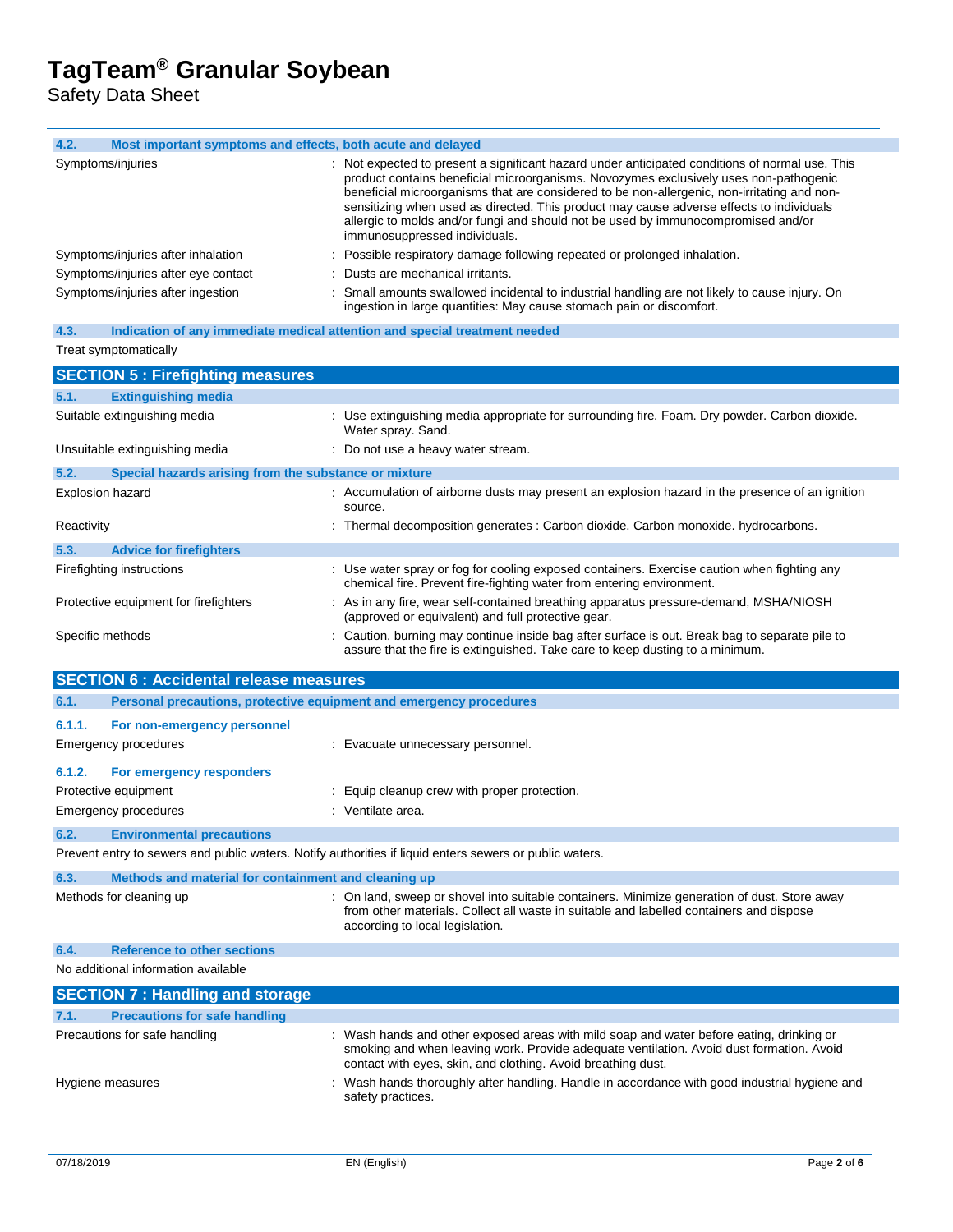Safety Data Sheet

| 7.2.<br>Conditions for safe storage, including any incompatibilities |                                                                                                                                                                                                                                                         |  |
|----------------------------------------------------------------------|---------------------------------------------------------------------------------------------------------------------------------------------------------------------------------------------------------------------------------------------------------|--|
| Storage conditions                                                   | : Keep only in the original container in a cool, well ventilated place away from: Direct sunlight,<br>Heat sources, Extremely high or low temperatures. Keep container closed when not in use.<br>Keep away from food, drink and animal feeding stuffs. |  |
| Incompatible materials                                               | : Acids. Bases. Oxidizing agents. Reducing agents. Disinfectants, fungicides, and/or biocides<br>may inactivate.                                                                                                                                        |  |
| Storage temperature                                                  | : 20 °C (68 °F)                                                                                                                                                                                                                                         |  |
| Specific end use(s)<br>7.3.                                          |                                                                                                                                                                                                                                                         |  |
| No additional information available                                  |                                                                                                                                                                                                                                                         |  |

### **SECTION 8 : Exposure controls/personal protection**

| 8.1.         | <b>Control parameters</b> |                                     |                                                                   |
|--------------|---------------------------|-------------------------------------|-------------------------------------------------------------------|
|              | Peat (RR-01126-7)         |                                     |                                                                   |
| <b>ACGIH</b> |                           | ACGIH TWA (mg/m <sup>3</sup> )      | 10 mg/m <sup>3</sup> (respirable mass)<br>5 mg/m $3$ (total mass) |
| <b>OSHA</b>  |                           | OSHA PEL (TWA) (mg/m <sup>3</sup> ) | 10 mg/m <sup>3</sup> (respirable mass)                            |
|              |                           |                                     | 5 mg/m $3$ (total mass)                                           |

| <b>OSHA</b> | OSHA PEL (TWA) (mg/m <sup>3</sup> ) | 10 mg/m <sup>3</sup> (respirable mass)<br>5 mg/m <sup>3</sup> (total mass) |
|-------------|-------------------------------------|----------------------------------------------------------------------------|
|             |                                     |                                                                            |

Appropriate engineering controls : Ensure adequate ventilation. Emergency eye wash fountains and safety showers should be

Personal protective equipment : Avoid all unnecessary exposure. Protective goggles. Gloves. Protective clothing. Insufficient ventilation: wear respiratory protection.

available in the immediate vicinity of any potential exposure.

| Hand protection          | : Wear protective gloves.                                                                                            |
|--------------------------|----------------------------------------------------------------------------------------------------------------------|
| Eye protection           | : Chemical goggles or safety glasses.                                                                                |
| Skin and body protection | : Wear suitable protective clothing.                                                                                 |
| Respiratory protection   | : Where exposure through inhalation may occur from use, approved respiratory protection<br>equipment is recommended. |

**8.2. Exposure controls**

Other information **Other information** : Do not eat, drink or smoke during use.

#### **SECTION 9 : Physical and chemical properties**

| Information on basic physical and chemical properties<br>9.1. |  |                        |
|---------------------------------------------------------------|--|------------------------|
| Physical state                                                |  | : Solid                |
| Appearance                                                    |  | : Brown granular solid |
|                                                               |  | : Brown                |
|                                                               |  | : Slight smoky odour   |
| Odour threshold                                               |  | : No data available    |
|                                                               |  | : No data available    |
| Relative evaporation rate (butyl acetate=1)                   |  | : Not applicable       |
| Melting point                                                 |  | : Not applicable       |
| Freezing point                                                |  | : Not applicable       |
| Boiling point                                                 |  | : Not applicable       |
| Flash point                                                   |  | : Not applicable       |
| Auto-ignition temperature                                     |  | : No data available    |
| Decomposition temperature                                     |  | : No data available    |
| Flammability (solid, gas)                                     |  | : No data available    |
| Vapour pressure                                               |  | : Not applicable       |
| Relative vapour density at 20 °C                              |  | : Not applicable       |
| Relative density                                              |  | : No data available    |
| Solubility                                                    |  | : Insoluble in water   |
|                                                               |  |                        |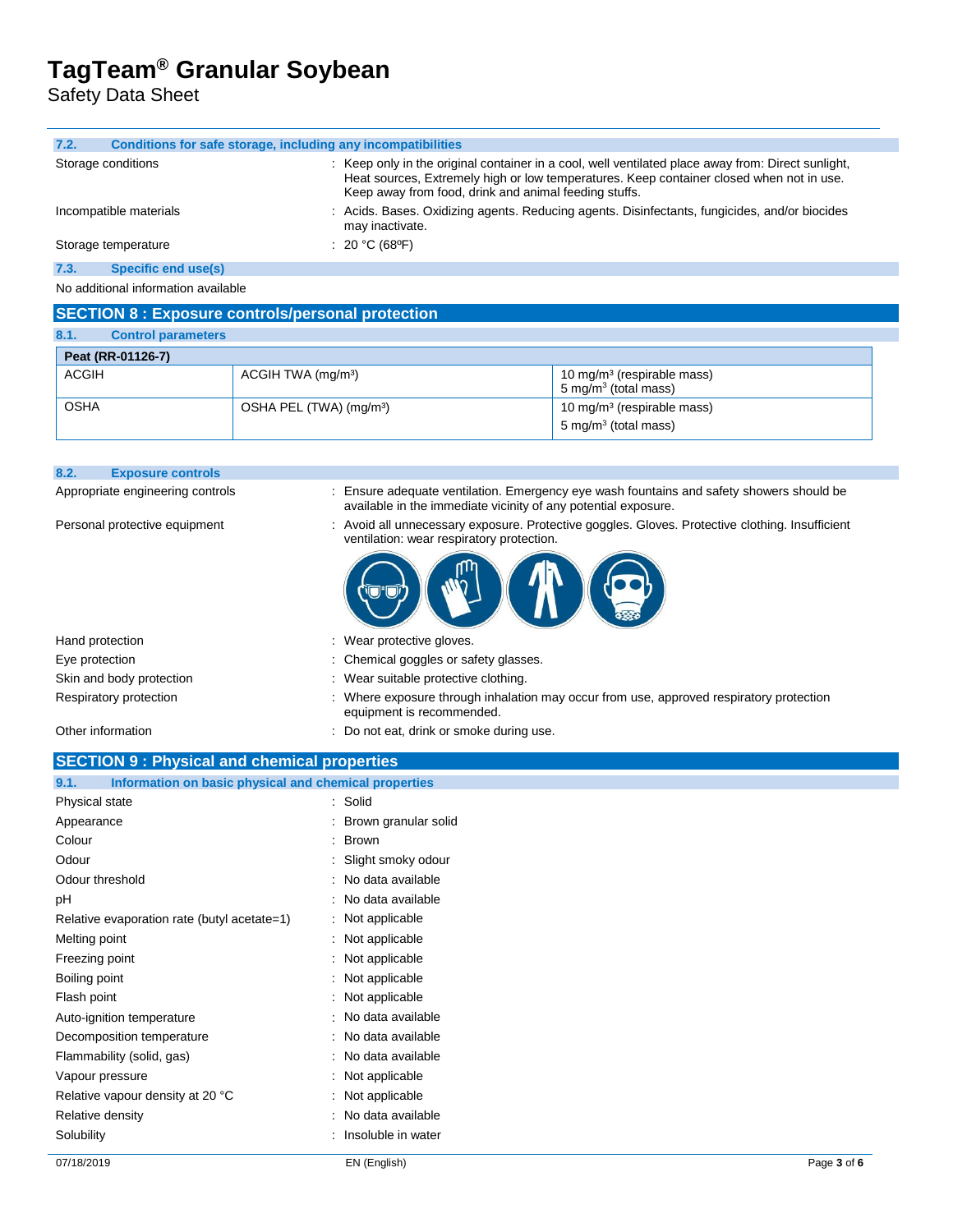Safety Data Sheet

 $\overline{a}$ 

| Log Pow                                                                                    | : No data available                                                                                                                                                  |  |  |  |
|--------------------------------------------------------------------------------------------|----------------------------------------------------------------------------------------------------------------------------------------------------------------------|--|--|--|
| Log Kow                                                                                    | No data available                                                                                                                                                    |  |  |  |
| Viscosity, kinematic                                                                       | Not applicable                                                                                                                                                       |  |  |  |
| Viscosity, dynamic                                                                         | Not applicable                                                                                                                                                       |  |  |  |
| <b>Explosive properties</b>                                                                | No data available                                                                                                                                                    |  |  |  |
| Oxidising properties                                                                       | No data available                                                                                                                                                    |  |  |  |
| <b>Explosive limits</b><br>Not applicable                                                  |                                                                                                                                                                      |  |  |  |
| 9.2.<br><b>Other information</b>                                                           |                                                                                                                                                                      |  |  |  |
| No additional information available                                                        |                                                                                                                                                                      |  |  |  |
| <b>SECTION 10: Stability and reactivity</b>                                                |                                                                                                                                                                      |  |  |  |
| 10.1.<br><b>Reactivity</b>                                                                 |                                                                                                                                                                      |  |  |  |
| Stable                                                                                     |                                                                                                                                                                      |  |  |  |
| 10.2.<br><b>Chemical stability</b>                                                         |                                                                                                                                                                      |  |  |  |
| Stable                                                                                     |                                                                                                                                                                      |  |  |  |
| 10.3.<br><b>Possibility of hazardous reactions</b>                                         |                                                                                                                                                                      |  |  |  |
| Hazardous polymerization will not occur.                                                   |                                                                                                                                                                      |  |  |  |
| 10.4.<br><b>Conditions to avoid</b>                                                        |                                                                                                                                                                      |  |  |  |
| Direct sunlight. Extremely high or low temperatures. Heat sources. Incompatible materials. |                                                                                                                                                                      |  |  |  |
| 10.5.<br>Incompatible materials                                                            |                                                                                                                                                                      |  |  |  |
|                                                                                            | Acids. Bases. Oxidizing agents. Reducing agents. Disinfectants, fungicides, and/or biocides may inactivate.                                                          |  |  |  |
| 10.6.<br><b>Hazardous decomposition products</b>                                           |                                                                                                                                                                      |  |  |  |
| Thermal decomposition generates: Fume. Carbon monoxide. Carbon dioxide. hydrocarbons.      |                                                                                                                                                                      |  |  |  |
| <b>SECTION 11 : Toxicological information</b>                                              |                                                                                                                                                                      |  |  |  |
|                                                                                            |                                                                                                                                                                      |  |  |  |
| <b>Information on toxicological effects</b><br>11.1.                                       |                                                                                                                                                                      |  |  |  |
| Acute toxicity                                                                             | : Not classified                                                                                                                                                     |  |  |  |
|                                                                                            | (Based on available data, the classification criteria are not met)                                                                                                   |  |  |  |
| Skin corrosion/irritation                                                                  | : Not classified                                                                                                                                                     |  |  |  |
|                                                                                            | (Based on available data, the classification criteria are not met)                                                                                                   |  |  |  |
| Serious eye damage/irritation                                                              | : Not classified                                                                                                                                                     |  |  |  |
|                                                                                            | (Based on available data, the classification criteria are not met)                                                                                                   |  |  |  |
| Respiratory or skin sensitisation                                                          | : Not classified                                                                                                                                                     |  |  |  |
|                                                                                            | (Based on available data, the classification criteria are not met)                                                                                                   |  |  |  |
| Germ cell mutagenicity                                                                     | : Not classified                                                                                                                                                     |  |  |  |
|                                                                                            | (Based on available data, the classification criteria are not met)                                                                                                   |  |  |  |
| Carcinogenicity                                                                            | : Not classified                                                                                                                                                     |  |  |  |
|                                                                                            | (Based on available data, the classification criteria are not met)                                                                                                   |  |  |  |
| Reproductive toxicity                                                                      | : Not classified                                                                                                                                                     |  |  |  |
|                                                                                            | (Based on available data, the classification criteria are not met)                                                                                                   |  |  |  |
| Specific target organ toxicity (single exposure)                                           | : Not classified                                                                                                                                                     |  |  |  |
|                                                                                            | (Based on available data, the classification criteria are not met)                                                                                                   |  |  |  |
| Specific target organ toxicity (repeated                                                   | : Not classified                                                                                                                                                     |  |  |  |
| exposure)                                                                                  | (Based on available data, the classification criteria are not met)                                                                                                   |  |  |  |
|                                                                                            | : Not classified                                                                                                                                                     |  |  |  |
| Aspiration hazard                                                                          |                                                                                                                                                                      |  |  |  |
| Symptoms/injuries after inhalation                                                         | (Based on available data, the classification criteria are not met)<br>: Possible respiratory damage following repeated or prolonged inhalation.                      |  |  |  |
| Symptoms/injuries after eye contact                                                        | Dusts are mechanical irritants.                                                                                                                                      |  |  |  |
| Symptoms/injuries after ingestion                                                          | Small amounts swallowed incidental to industrial handling are not likely to cause injury. On<br>ingestion in large quantities: May cause stomach pain or discomfort. |  |  |  |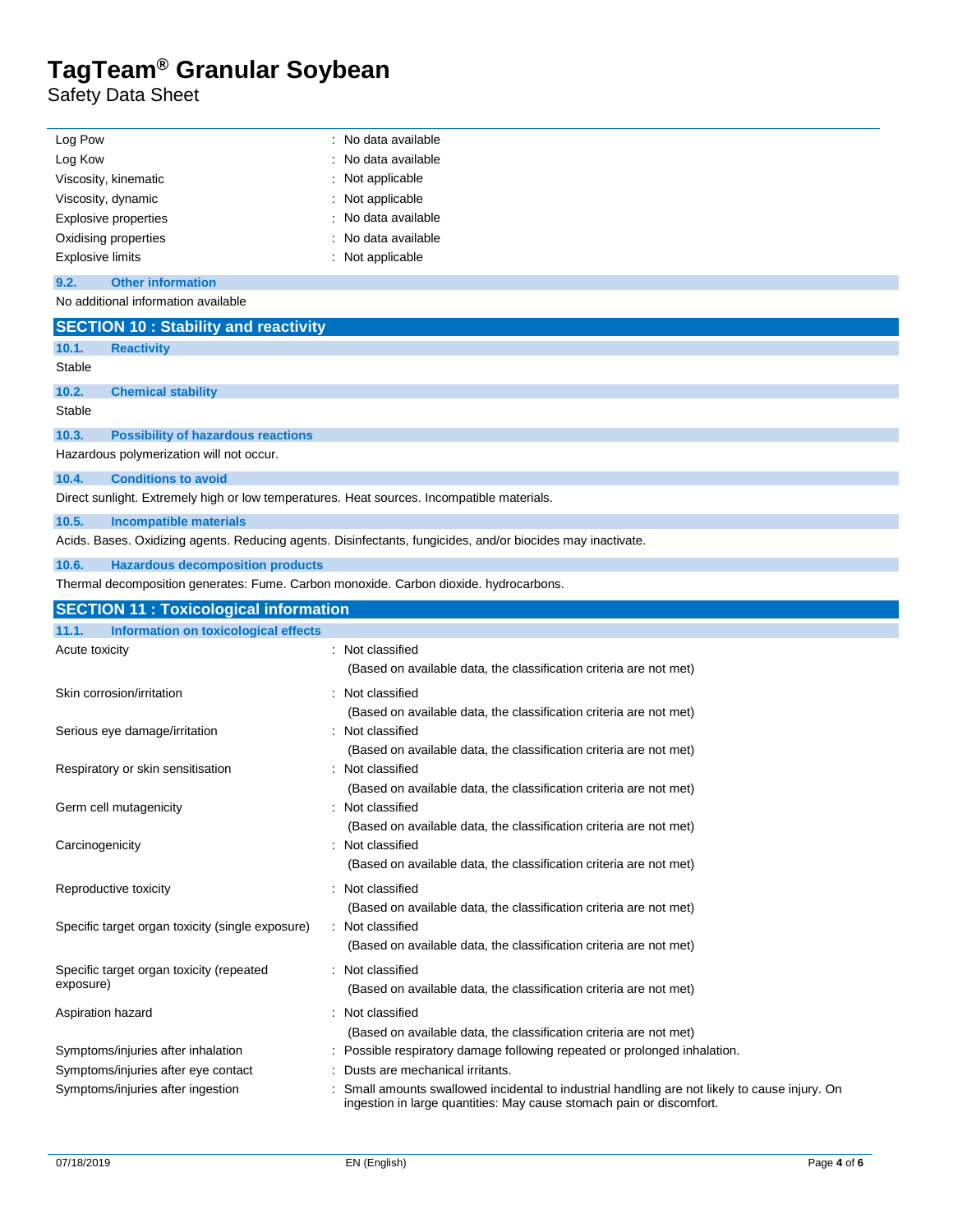Safety Data Sheet

| <b>SECTION 12 : Ecological information</b>                                                                                                                                                                                                                                                                             |                                                                                                                             |  |
|------------------------------------------------------------------------------------------------------------------------------------------------------------------------------------------------------------------------------------------------------------------------------------------------------------------------|-----------------------------------------------------------------------------------------------------------------------------|--|
| <b>Toxicity</b><br>12.1.                                                                                                                                                                                                                                                                                               |                                                                                                                             |  |
| No additional information available                                                                                                                                                                                                                                                                                    |                                                                                                                             |  |
| 12.2.<br><b>Persistence and degradability</b>                                                                                                                                                                                                                                                                          |                                                                                                                             |  |
| TagTeam <sup>®</sup> Granular Soybean                                                                                                                                                                                                                                                                                  |                                                                                                                             |  |
| Persistence and degradability                                                                                                                                                                                                                                                                                          | Not established                                                                                                             |  |
| <b>Bioaccumulative potential</b><br>12.3.                                                                                                                                                                                                                                                                              |                                                                                                                             |  |
| TagTeam <sup>®</sup> Granular Soybean                                                                                                                                                                                                                                                                                  |                                                                                                                             |  |
| Bioaccumulative potential                                                                                                                                                                                                                                                                                              | Not established                                                                                                             |  |
| <b>Mobility in soil</b><br>12.4.                                                                                                                                                                                                                                                                                       |                                                                                                                             |  |
| No additional information available                                                                                                                                                                                                                                                                                    |                                                                                                                             |  |
| 12.5.<br><b>Other adverse effects</b>                                                                                                                                                                                                                                                                                  |                                                                                                                             |  |
| Effect on ozone layer                                                                                                                                                                                                                                                                                                  | : No additional information available                                                                                       |  |
| Effect on the global warming                                                                                                                                                                                                                                                                                           | : No additional information available                                                                                       |  |
| Other information                                                                                                                                                                                                                                                                                                      | : Avoid release to the environment.                                                                                         |  |
|                                                                                                                                                                                                                                                                                                                        |                                                                                                                             |  |
| <b>SECTION 13 : Disposal considerations</b>                                                                                                                                                                                                                                                                            |                                                                                                                             |  |
| 13.1.<br><b>Waste treatment methods</b>                                                                                                                                                                                                                                                                                |                                                                                                                             |  |
| Waste disposal recommendations<br>Ecology - waste materials                                                                                                                                                                                                                                                            | : Dispose in a safe manner in accordance with local/national regulations.<br>: Avoid release to the environment.            |  |
|                                                                                                                                                                                                                                                                                                                        |                                                                                                                             |  |
| <b>SECTION 14 : Transport information</b>                                                                                                                                                                                                                                                                              |                                                                                                                             |  |
| In accordance with DOT                                                                                                                                                                                                                                                                                                 |                                                                                                                             |  |
| Not regulated for transport<br><b>Additional information</b>                                                                                                                                                                                                                                                           |                                                                                                                             |  |
| Other information                                                                                                                                                                                                                                                                                                      | : No supplementary information available.                                                                                   |  |
|                                                                                                                                                                                                                                                                                                                        |                                                                                                                             |  |
| <b>ADR</b>                                                                                                                                                                                                                                                                                                             |                                                                                                                             |  |
| No additional information available                                                                                                                                                                                                                                                                                    |                                                                                                                             |  |
| <b>Transport by sea</b><br>No additional information available                                                                                                                                                                                                                                                         |                                                                                                                             |  |
| <b>Air transport</b>                                                                                                                                                                                                                                                                                                   |                                                                                                                             |  |
| No additional information available                                                                                                                                                                                                                                                                                    |                                                                                                                             |  |
| <b>SECTION 15: Regulatory information</b>                                                                                                                                                                                                                                                                              |                                                                                                                             |  |
| 15.1. US Federal regulations                                                                                                                                                                                                                                                                                           |                                                                                                                             |  |
| All components of this product are listed, or excluded from listing, on the United States Environmental Protection Agency Toxic<br>Substances Control Act (TSCA) inventory.                                                                                                                                            |                                                                                                                             |  |
| This product or mixture does not contain a toxic chemical or chemicals in excess of the applicable de minimis concentration as<br>specified in 40 CFR §372.38(a) subject to the reporting requirements of section 313 of Title III of the Superfund Amendments and<br>Reauthorization Act of 1986 and 40 CFR Part 372. |                                                                                                                             |  |
| 15.2. International regulations                                                                                                                                                                                                                                                                                        |                                                                                                                             |  |
| No additional information available                                                                                                                                                                                                                                                                                    |                                                                                                                             |  |
| 15.2.2.<br><b>National regulations</b>                                                                                                                                                                                                                                                                                 |                                                                                                                             |  |
| TagTeam <sup>®</sup> Granular Soybean                                                                                                                                                                                                                                                                                  |                                                                                                                             |  |
| This material is considered hazardous according to the criteria of the US OSHA Hazard Communication Standard (29 CFR 1910.1200).                                                                                                                                                                                       |                                                                                                                             |  |
| 15.3. US State regulations                                                                                                                                                                                                                                                                                             |                                                                                                                             |  |
|                                                                                                                                                                                                                                                                                                                        | California Proposition 65 - This product contains, or may contain, trace quantities of a substance(s) known to the state of |  |
| California to cause cancer and/or reproductive toxicity                                                                                                                                                                                                                                                                |                                                                                                                             |  |